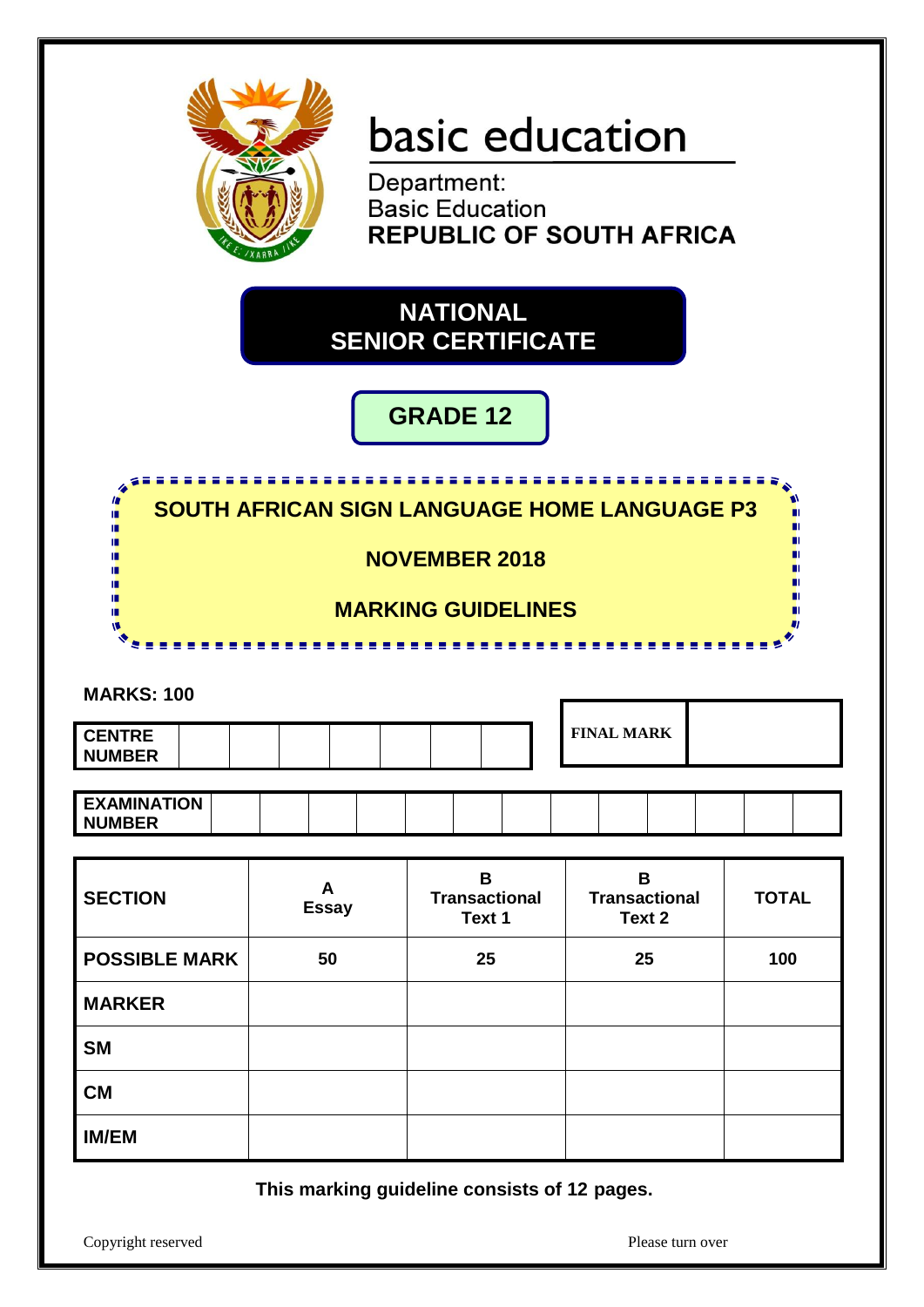| <b>INTONT</b> |  |  |  |  |  |  |  |
|---------------|--|--|--|--|--|--|--|
|               |  |  |  |  |  |  |  |

#### **INFORMATION FOR THE MARKER**

In assessing a candidate's work, the following aspects, among others drawn from the assessment rubric, must be borne in mind:

- The overall effect of planning, drafting, proofreading and editing of the work on the final text produced
- Awareness of signing for a specific purpose, audience and context as well as register, discourse and style – especially in SECTION B
- Grammar, fingerspelling and NMFs
- Language structures, including an awareness of critical language
- Choice of signs and idiomatic language
- Sentence construction, sequencing and chunking
- Interpretation of the topic that will be reflected in the overall content: the introduction, the development of ideas and the conclusion
- Dialect that differs from the marker should not be penalized
- Markers should focus on the first 3 minutes of Transactional Texts and discontinue marking if the candidate is repetitive, deviates from the topic and is no longer coherent.
- If the candidate's response exceeds the prescribed time, an additional 30 seconds should be accepted without penalization.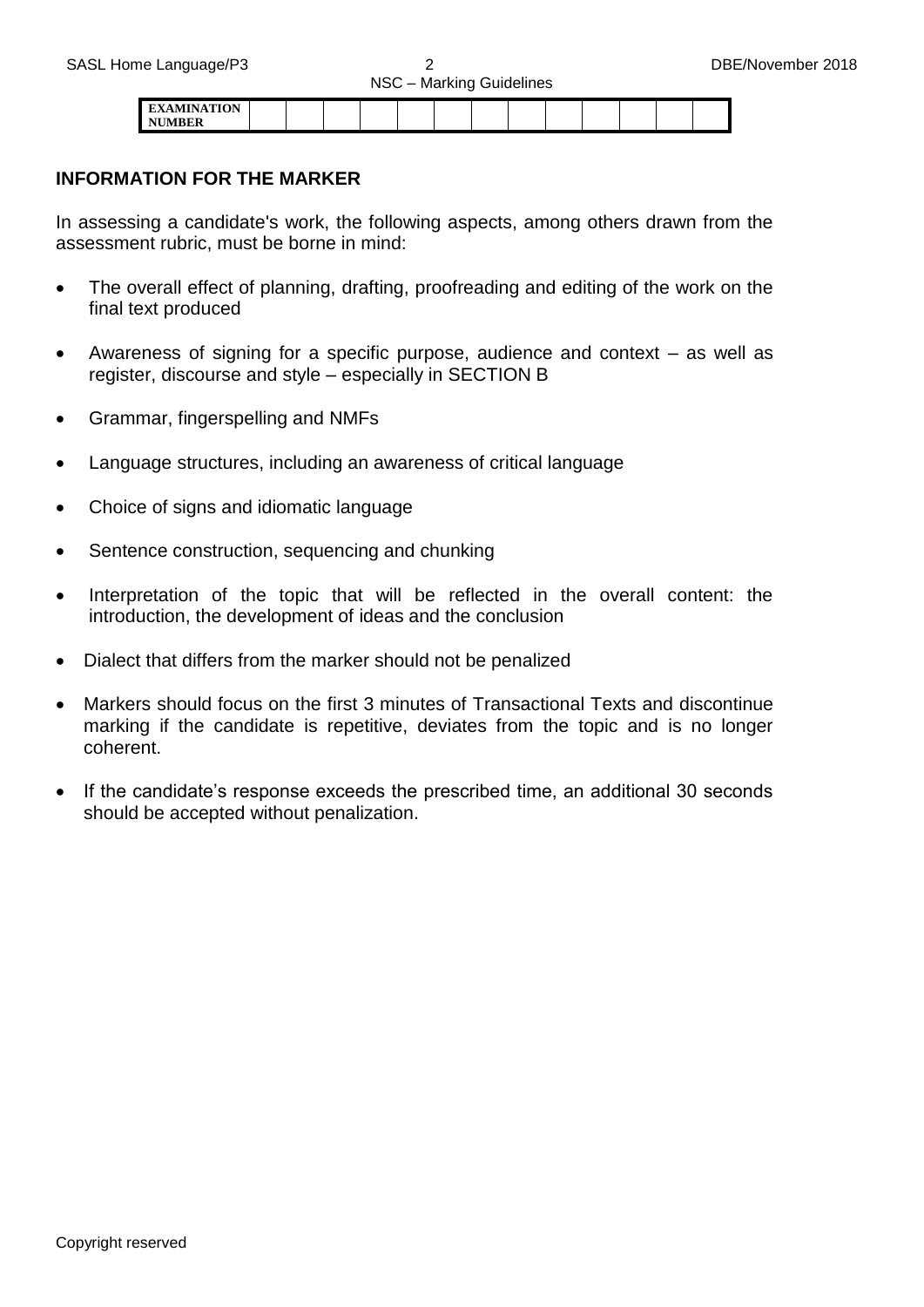| <b>MINIATION</b><br><b>The State</b> |  |  |  |  |  |  |  |
|--------------------------------------|--|--|--|--|--|--|--|
|                                      |  |  |  |  |  |  |  |

#### **SUGGESTED APPROACH TO MARKING**

#### **SECTION A: ESSAY**

Refer to SECTION A: The Rubric for Assessing an Essay appears on pages 8 to 10 of these marking quidelines.

| <b>CRITERIA USED FOR ASSESSMENT</b> |              |  |  |  |  |  |  |  |  |
|-------------------------------------|--------------|--|--|--|--|--|--|--|--|
| <b>CRITERIA</b>                     | <b>MARKS</b> |  |  |  |  |  |  |  |  |
| <b>CONTENT AND PLANNING</b>         | 30           |  |  |  |  |  |  |  |  |
| LANGUAGE, STYLE AND EDITING         | 15           |  |  |  |  |  |  |  |  |
| <b>STRUCTURE</b>                    | 5            |  |  |  |  |  |  |  |  |
| ΓΩΤΑΙ                               |              |  |  |  |  |  |  |  |  |

- 1. View the whole piece and decide on a category for CONTENT AND PLANNING.
- 2. Re-view the signed presentation and select the appropriate category for LANGUAGE, STYLE AND EDITING.
- 3. Re-view the signed presentation and select the appropriate category for STRUCTURE.

#### **SECTION B: TRANSACTIONAL TEXTS**

Refer to SECTION B: The Rubric for Assessing Transactional Texts appears on pages 11 and 12 of these marking guidelines.

| <b>CRITERIA USED FOR ASSESSMENT</b> |              |
|-------------------------------------|--------------|
| <b>CRITERIA</b>                     | <b>MARKS</b> |
| <b>CONTENT, PLANNING AND FORMAT</b> | 15           |
| LANGUAGE, STYLE AND EDITING         | 10           |
| TOTAL                               | 25           |

- 1. View the whole signed presentation and decide on a category for CONTENT, PLANNING AND FORMAT.
- 2. Re-view the signed presentation and select the appropriate category for LANGUAGE, STYLE AND EDITING.

#### **NOTE:**

- Various formats of transactional/referential/informational texts have been taught/ are in current practice. This has to be considered when assessing the format.
- Give credit for appropriateness of format.
- Look for a logical approach in all signing.

#### **NOTE:**

- **The points given below each topic in these marking guidelines serve only as a guide to markers.**
- **Allowance must be made for a candidate's own interpretation of the topic, even if it differs from the given points or a marker's own views or interpretations.**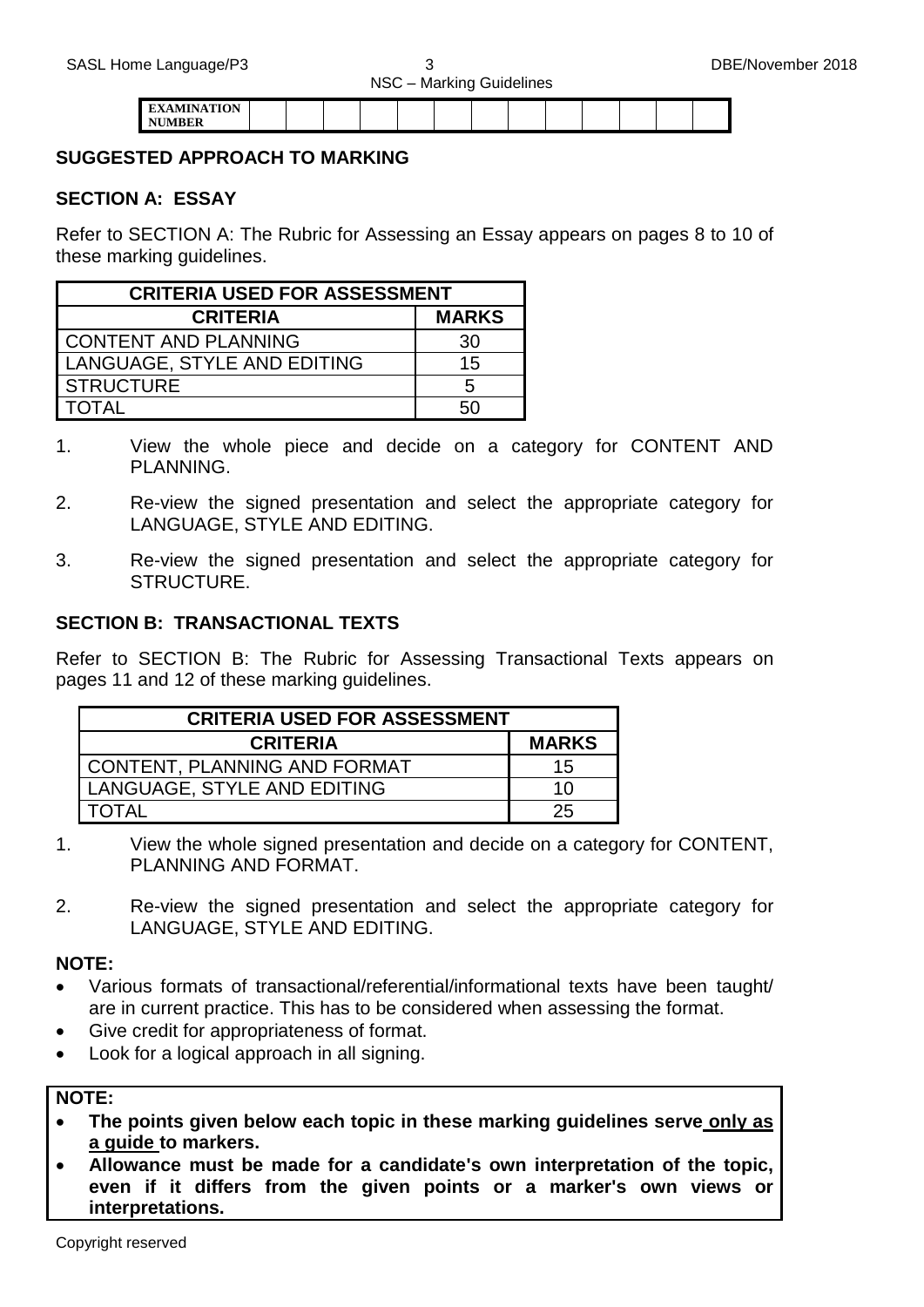|                                     |  |  | _ |  |  |  |  |
|-------------------------------------|--|--|---|--|--|--|--|
| <b>EXAMINATION</b><br><b>NUMBER</b> |  |  |   |  |  |  |  |

#### **SECTION A: ESSAY**

#### **QUESTION 1**

- Candidates are required to sign ONE essay of 3–5 minutes on ONE of the given topics.
- Candidates may sign in any genre: narrative, descriptive, reflective, argumentative or discursive, or any combination of these.
- 1.1 Finally everybody was happy.
	- The candidate should state why everybody was happy.
	- There should be a build-up from a negative to a positive presentation.
	- The candidate should have a positive conclusion. **[50]**
- 1.2 Shopping in December!
	- The candidate should outline shopping in December.
	- Candidate should create a picture in signs.
	- Candidate may choose signs and expressions to achieve the desired effect. **[50]**
- 1.3 'Education is the most powerful weapon that you can use to change the world.' – Nelson Mandela
	- The candidate has to make reference to experiences in education.
	- The candidate may present a personal insight.
	- Candidate's presentation should either be positive or negative. **[50]**
- 1.4 Language wouldn't be language unless its owners take pride in it.
	- The candidate may present a single perspective.
	- The candidate may present various views.
	- The candidate should support the view(s) with reasons.
	- The conclusion should clearly show the candidate's preference. **[50]**
- 1.5 Is parental guidance for watching television effective?
	- Candidate should present a one-sided view.
	- The argument should be for OR against the position taken.
	- The candidate should substantiate the argument.
	- The position should be consistent in the argument. **[50]**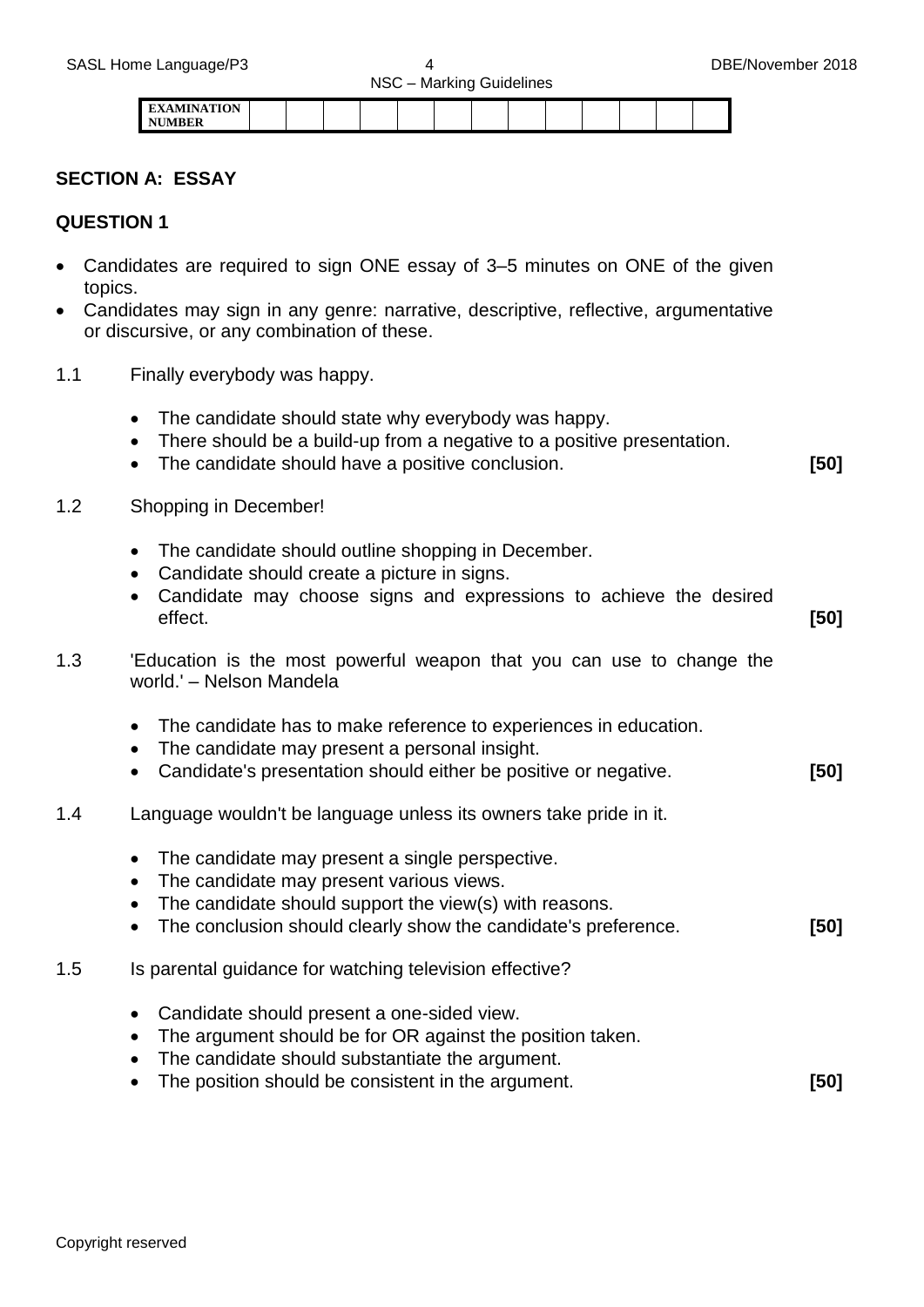



| EXAMINATION<br>. |  |  |  |  |  |  |  |
|------------------|--|--|--|--|--|--|--|
| <b>NIMBED</b>    |  |  |  |  |  |  |  |

#### 1.6 **Sign a response to ONE of the pictures.**

**NOTE:** There must be a clear link between the essay and the picture chosen.

#### 1.6.1 **Two hands**

- Credit literal and figurative interpretation of the picture.
- Candidate must give his/her own topic for the essay.
- Candidate must show creativity in interpreting the picture.
- There must be sufficient interpretation and a link between the essay and the picture. **[50]**

#### 1.6.2 **Key**

- Credit literal and figurative interpretation of the picture.
- Candidate must give his/her own topic for the essay.
- Candidate must show creativity in interpreting the picture.
- There must be sufficient interpretation and a link between the essay and the picture. **[50]**

#### 1.6.3 **Lake**

- Credit literal and figurative interpretation of the picture.
- Candidate must give his/her own topic for the essay.
- Candidate must show creativity in interpreting the picture.
- There must be sufficient interpretation and a link between the essay and the picture. **[50]**
	-
	- **TOTAL SECTION A: 50**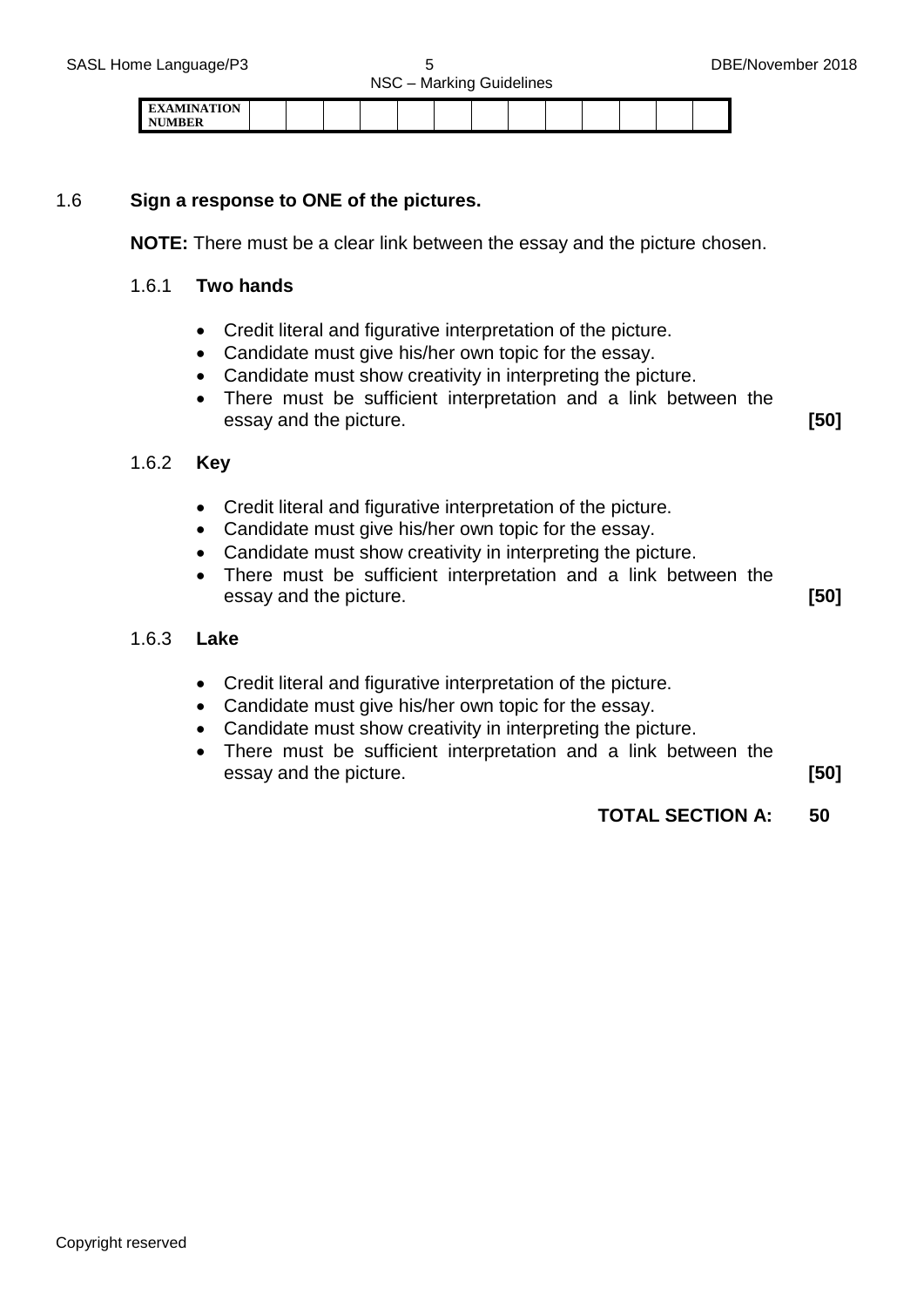| ATN' A TION |  |  |  |  |  |  |  |
|-------------|--|--|--|--|--|--|--|
| I NT        |  |  |  |  |  |  |  |

#### **SECTION B: TRANSACTIONAL TEXTS**

#### **QUESTION 2**

- Candidates are required to respond to TWO of the given topics.
- The response should be 3–6 minutes in length.
- The language, register, style and tone must be appropriate to the context.

#### 2.1 **CONGRATULATORY MESSAGE**

Your sister has recently graduated with a degree. Sign a congratulatory message.

- The message signed should positive.
- Language should be informal. **[25]**

#### 2.2 **FORMAL REQUEST**

Your local sports team would like to play against a team in another province. Sign a formal request to a company to sponsor the trip.

- Factual description should be given.
- Language should be formal.
- Request must be clearly indicated. **[25]**

#### 2.3 **OBITUARY**

A leader in the Deaf community has passed on. Sign an obituary about this great leader who has fought for the rights of the Deaf.

- Candidates should use past tense.
- Language should be formal/informal.
- The obituary should be a factual description. **[25]**

#### 2.4 **FORMAL REPORT**

You were among a group of people who visited a tourist attraction. You are requested by the manager of the attraction to sign a formal report on how they can improve their services.

- Candidate should use present tense.
- Language should be formal.
- The report should be presented as the third person (role-shifting is required).
- The report should be based on facts. **[25]**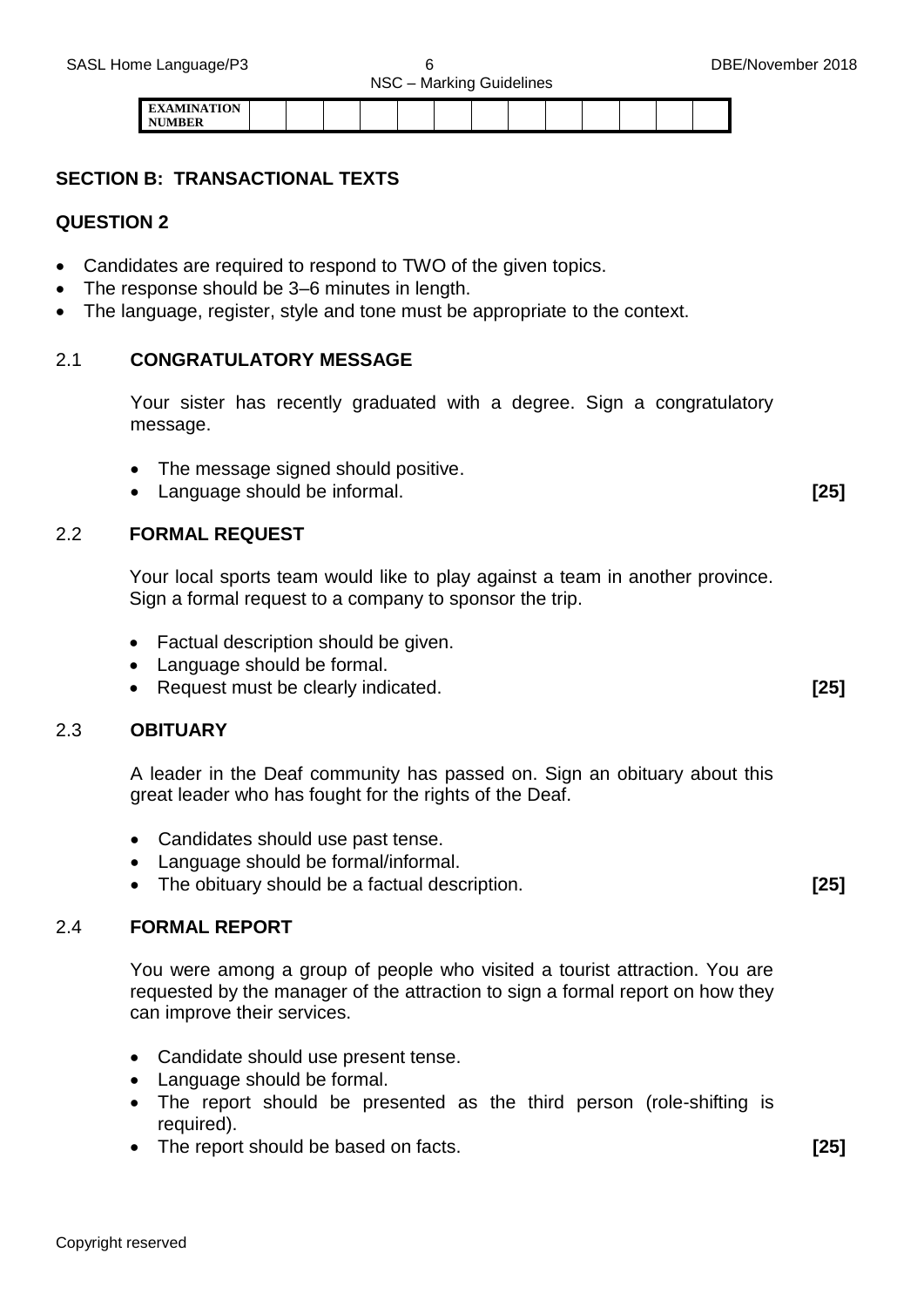| <b>EVAMINATION</b> |  |  |  |  |  |  |  |
|--------------------|--|--|--|--|--|--|--|
| <b>AITIS COMPA</b> |  |  |  |  |  |  |  |

#### 2.5 **NEWS ITEM**

Record a news item informing TV viewers about the Deaf awareness campaign organised in your community.

- Candidate should give specific information.
- Language should be formal.
- Should summarise accurately. **[25]**

#### 2.6 **INTERVIEW**

You are a school leader. The mayor is visiting your school. Interview him/her afterwards on job opportunities for school leavers.

- Candidate should outline the scenario before signing.
- Language should be formal.
- Candidate should use role-shift appropriately. **[25]**

**TOTAL SECTION B: 50 GRAND TOTAL: 100**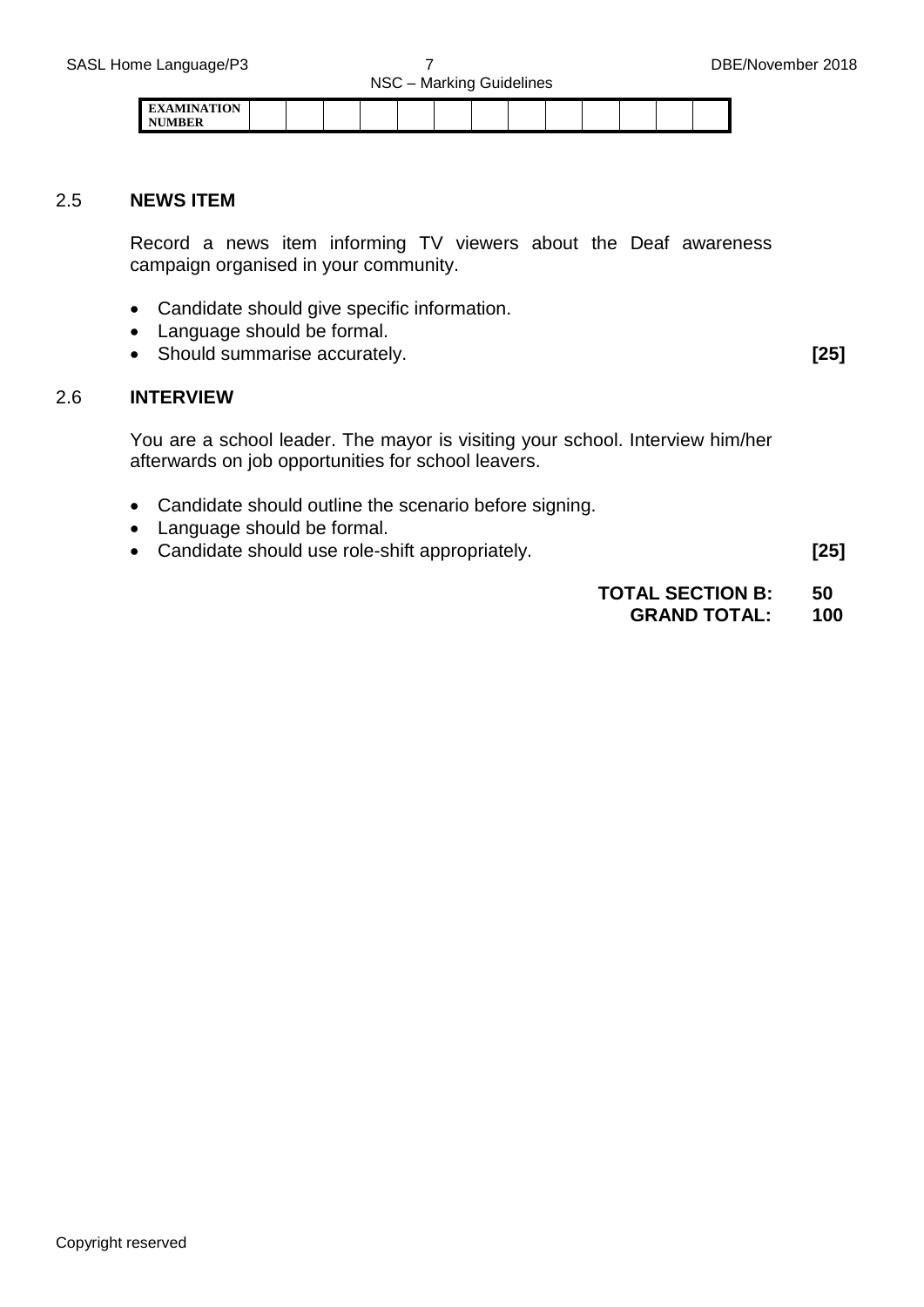NSC – Marking Guidelines

Question answered: **EXAMINATION** 

## **NUMBER**

### **NOTE:**

- Always use the rubric when marking the creative essay (Paper 3, SECTION A).
- Marks from 0–50 have been divided into FIVE major level descriptors.
- In the Content, Language and Style criteria, each of the five level descriptors is divided into an upper and a lower level subcategory with the applicable mark range and descriptors.
- Structure is not affected by the upper level and lower level division.

#### **ASSESSMENT RUBRIC FOR ESSAY – HOME LANGUAGE [50 MARKS]**

| <b>Criteria</b>                                                                                                                                                 |                        | <b>Exceptional</b>                                                                                                                                                                                                                                 | <b>Skilful</b>                                                                                                                                                                                                       | <b>Moderate</b>                                                                                                                                                                           | <b>Elementary</b>                                                                                                                               | Inadequate                                                                                                                                       | <b>Maximum</b><br><b>Mark</b> | <b>Candidate</b><br><b>Mark</b> |
|-----------------------------------------------------------------------------------------------------------------------------------------------------------------|------------------------|----------------------------------------------------------------------------------------------------------------------------------------------------------------------------------------------------------------------------------------------------|----------------------------------------------------------------------------------------------------------------------------------------------------------------------------------------------------------------------|-------------------------------------------------------------------------------------------------------------------------------------------------------------------------------------------|-------------------------------------------------------------------------------------------------------------------------------------------------|--------------------------------------------------------------------------------------------------------------------------------------------------|-------------------------------|---------------------------------|
| <b>CONTENT &amp;</b><br><b>PLANNING</b><br>Response and<br>ideas, organisation<br>of ideas for<br>planning.<br>Awareness of<br>purpose, audience<br>and context | evel<br><u>اھ</u><br>흥 | $28 - 30$<br>Outstanding/Striking<br>response beyond<br>normal expectations<br>Intelligent, thought-<br>provoking and mature<br>ideas<br><b>Exceptionally well</b><br>organised and<br>coherent, including<br>introduction, body and<br>conclusion | $22 - 24$<br>Very well-crafted<br>response<br>- Fully relevant and<br>interesting ideas<br>with evidence of<br>maturity<br>Very well<br>organised and<br>coherent, including<br>introduction, body<br>and conclusion | $16 - 18$<br>Satisfactory<br>response<br>Ideas are reasonably<br>coherent and<br>convincing<br>Reasonably<br>organised and<br>coherent, including<br>introduction, body<br>and conclusion | $10 - 12$<br>Inconsistently<br>coherent<br>response<br>- Unclear ideas<br>and unoriginal<br>Little evidence of<br>organisation and<br>coherence | $4 - 6$<br>Totally<br>irrelevant<br>response<br>- Confused and<br>unfocused ideas<br>- Vague and<br>repetitive<br>Disorganised<br>and incoherent | 30                            |                                 |
| <b>30 MARKS</b>                                                                                                                                                 |                        | $25 - 27$                                                                                                                                                                                                                                          | $19 - 21$                                                                                                                                                                                                            | $13 - 15$                                                                                                                                                                                 | $7 - 9$                                                                                                                                         | $0 - 3$                                                                                                                                          |                               |                                 |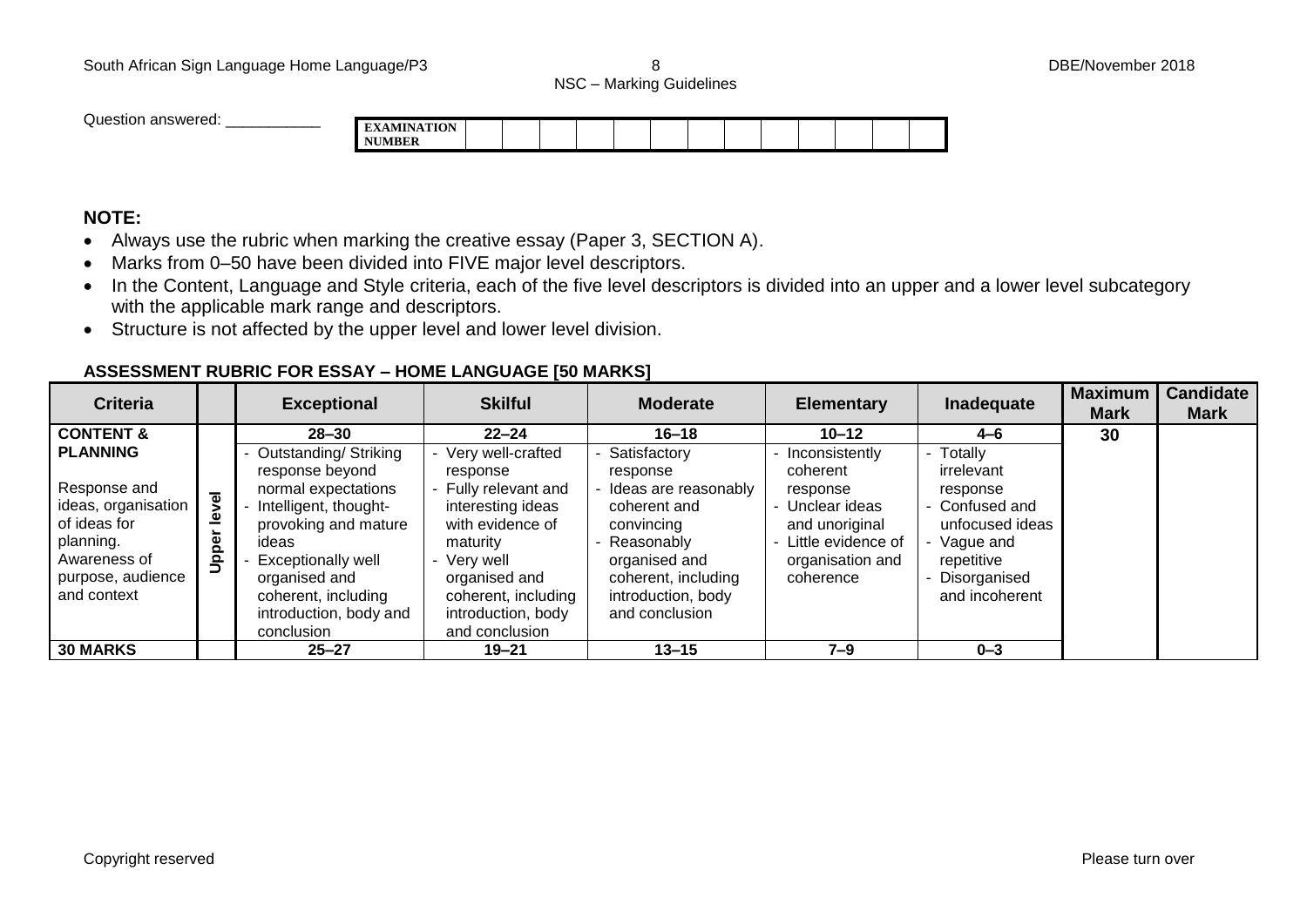### South African Sign Language Home Language/P3 9 DBE/November 2018

NSC – Marking Guidelines

| Question answered:                                                                                                                                                                |                    | <b>NUMBER</b>                                                                                                                                                                                                                                                                      | <b>EXAMINATION</b>                                                                                                                                                                                                                                    |                                                                                                                                                                                                                  |                                                                                                                                                         |                                                                                                                                                                                  |                               |                                 |
|-----------------------------------------------------------------------------------------------------------------------------------------------------------------------------------|--------------------|------------------------------------------------------------------------------------------------------------------------------------------------------------------------------------------------------------------------------------------------------------------------------------|-------------------------------------------------------------------------------------------------------------------------------------------------------------------------------------------------------------------------------------------------------|------------------------------------------------------------------------------------------------------------------------------------------------------------------------------------------------------------------|---------------------------------------------------------------------------------------------------------------------------------------------------------|----------------------------------------------------------------------------------------------------------------------------------------------------------------------------------|-------------------------------|---------------------------------|
|                                                                                                                                                                                   | Lower level        | Excellent response but<br>lacks the exceptionally<br>striking qualities of the<br>outstanding essay<br>Mature and intelligent<br>ideas<br>Skilfully organised and<br>coherent, including<br>introduction, body and<br>conclusion                                                   | Well-crafted<br>response<br>- Relevant and<br>interesting ideas<br>- Well organised<br>and coherent.<br>including<br>introduction, body<br>and conclusion                                                                                             | Satisfactory<br>response but some<br>lapses in clarity<br>- Ideas are fairly<br>coherent and<br>convincing<br>Some degree of<br>organisation and<br>coherence, including<br>introduction, body<br>and conclusion | - Largely irrelevant<br>response<br>- Ideas tend to be<br>disconnected and<br>confusing<br>- Hardly any<br>evidence of<br>organisation and<br>coherence | - No attempt to<br>respond to the<br>topic<br>- Completely<br>irrelevant and<br>inappropriate<br>- Unfocused and<br>muddled                                                      |                               |                                 |
| <b>Criteria</b>                                                                                                                                                                   |                    | <b>Exceptional</b>                                                                                                                                                                                                                                                                 | <b>Skilful</b>                                                                                                                                                                                                                                        | <b>Moderate</b>                                                                                                                                                                                                  | <b>Elementary</b>                                                                                                                                       | Inadequate                                                                                                                                                                       | <b>Maximum</b><br><b>Mark</b> | <b>Candidate</b><br><b>Mark</b> |
| <b>LANGUAGE,</b><br><b>STYLE &amp;</b><br><b>EDITING</b>                                                                                                                          |                    | $14 - 15$<br>Register and                                                                                                                                                                                                                                                          | $11 - 12$<br>Register and                                                                                                                                                                                                                             | $8 - 9$<br>Register and                                                                                                                                                                                          | $5 - 6$<br>Register and                                                                                                                                 | $0 - 3$<br>Register and                                                                                                                                                          | 15                            |                                 |
| Register and<br>discourse<br>appropriate to<br>purpose/effect and<br>context sign choice<br>Language use and<br>conventions,<br>grammar and<br>fingerspelling.<br><b>15 MARKS</b> | <b>Upper level</b> | discourse highly<br>appropriate to<br>purpose, audience<br>and context<br>Exceptionally<br>impressive use of<br>language<br>Compelling and<br>rhetorically effective<br>in sign choice<br>Virtually error-free in<br>grammar and<br>fingerspelling<br>Very skilfully crafted<br>13 | discourse largely<br>appropriate to<br>purpose, audience<br>and context<br>- Language is effective<br>and a consistently<br>appropriate sign<br>choice is used<br>Largely error-free in<br>grammar and<br>fingerspelling<br>- Very well crafted<br>10 | discourse appropriate<br>to purpose, audience<br>and context<br>- Appropriate use of<br>language to convey<br>meaning<br><b>Rhetorically devices</b><br>used to enhance<br>content                               | discourse not<br>appropriate to<br>purpose, audience<br>and context<br>Very basic use of<br>language<br>- Very limited<br>vocabulary                    | discourse not<br>appropriate to<br>purpose, audience<br>and context<br>Language<br>incomprehensible<br>Signs limitations so<br>extreme as to make<br>comprehension<br>impossible |                               |                                 |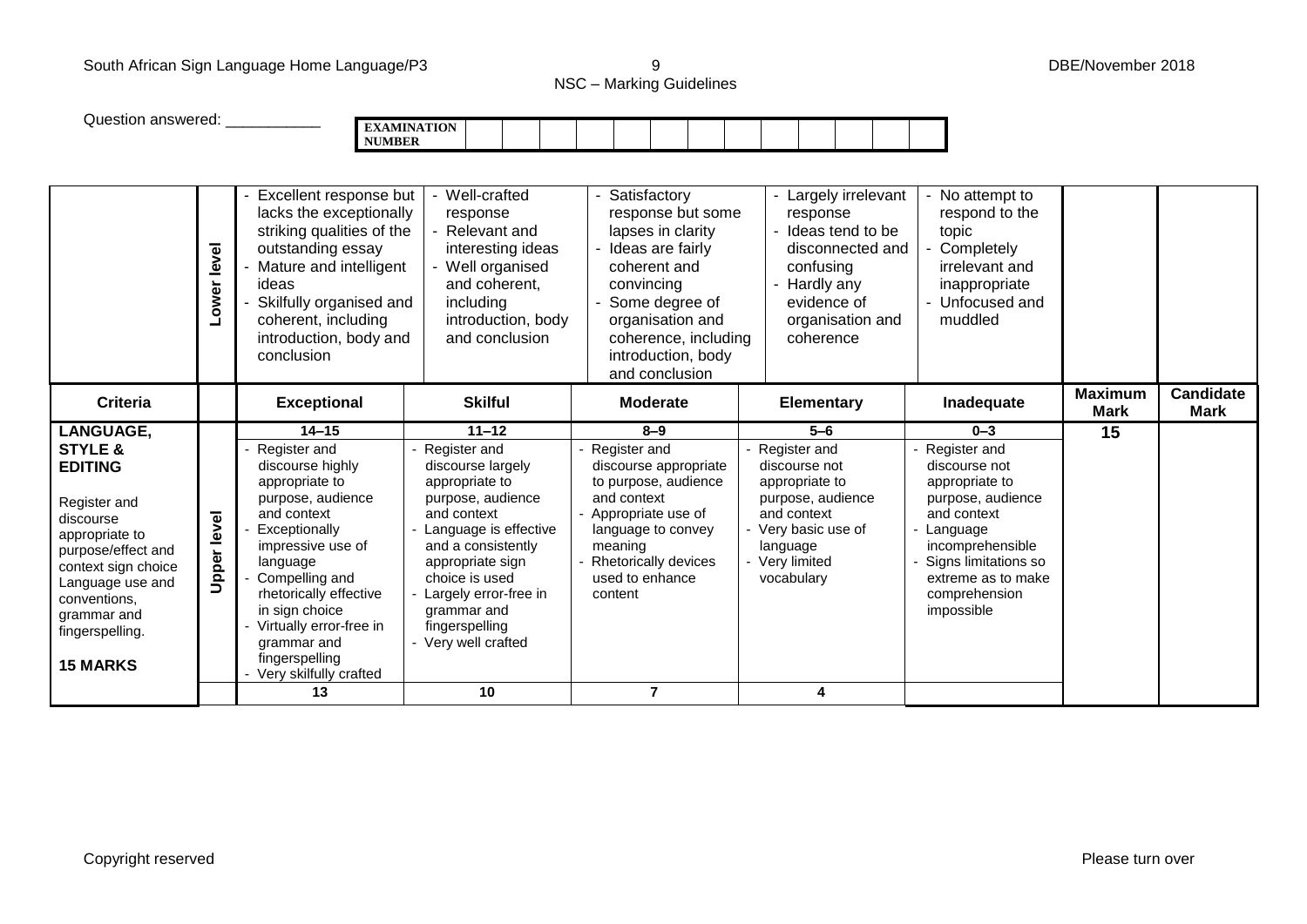#### South African Sign Language Home Language/P3 10 10 Contract 10 DBE/November 2018

NSC – Marking Guidelines

| $N5C - Marking Guaeines$ |  |
|--------------------------|--|
|                          |  |

| Question answered:                                                                                                |               | <b>NUMBER</b><br>Language excellent                                                                                                                                   | <b>EXAMINATION</b><br>Language engaging                                                                                                                                          | Adequate use of                                                                                                                                                              | - Inadequate use of                                                                                                                    |                                                                                                   |      |  |
|-------------------------------------------------------------------------------------------------------------------|---------------|-----------------------------------------------------------------------------------------------------------------------------------------------------------------------|----------------------------------------------------------------------------------------------------------------------------------------------------------------------------------|------------------------------------------------------------------------------------------------------------------------------------------------------------------------------|----------------------------------------------------------------------------------------------------------------------------------------|---------------------------------------------------------------------------------------------------|------|--|
|                                                                                                                   | level<br>ower | and rhetorically<br>effective in sign<br>choice<br>Virtually error-free in<br>grammar and<br>fingerspelling<br>Skilfully crafted<br>- No spoken language<br>influence | and generally<br>effective<br>Appropriate and<br>effective sign choice<br>Few errors in<br>grammar and<br>fingerspelling<br>Well-crafted<br>Minimal spoken<br>language influence | language with some<br><i>inconsistencies</i><br>Sign choice generally<br>appropriate and<br>limited use of<br>rhetorical devices<br>Substantial spoken<br>language influence | language<br>- Little or no variety in<br>sentence<br><b>Exceptionally limited</b><br>vocabulary<br>Strong spoken<br>language influence |                                                                                                   |      |  |
| <b>STRUCTURE</b><br>Features of text<br>Chunking<br>development and<br>sentence<br>construction<br><b>5 MARKS</b> |               | 5<br>Excellent<br>development of topic<br>Sentences, chunks<br>exceptionally well-<br>constructed<br>Exceptional detail                                               | Logical development<br>of details<br>Sentences, logical<br>chunking<br>Coherent                                                                                                  | 3<br>Relevant details<br>developed<br>Sentences, chunks<br>well-constructed<br>Essay still makes<br>sense                                                                    | $\mathfrak{p}$<br>Some valid points<br>Sentences and<br>chunks faulty<br>Essay still makes<br>some sense                               | $0 - 1$<br>Necessary points<br>lacking<br>Sentences and<br>chunks are faulty<br>Essay lacks sense | 5    |  |
|                                                                                                                   |               |                                                                                                                                                                       |                                                                                                                                                                                  |                                                                                                                                                                              |                                                                                                                                        | <b>Total for ESSAY:</b>                                                                           | [50] |  |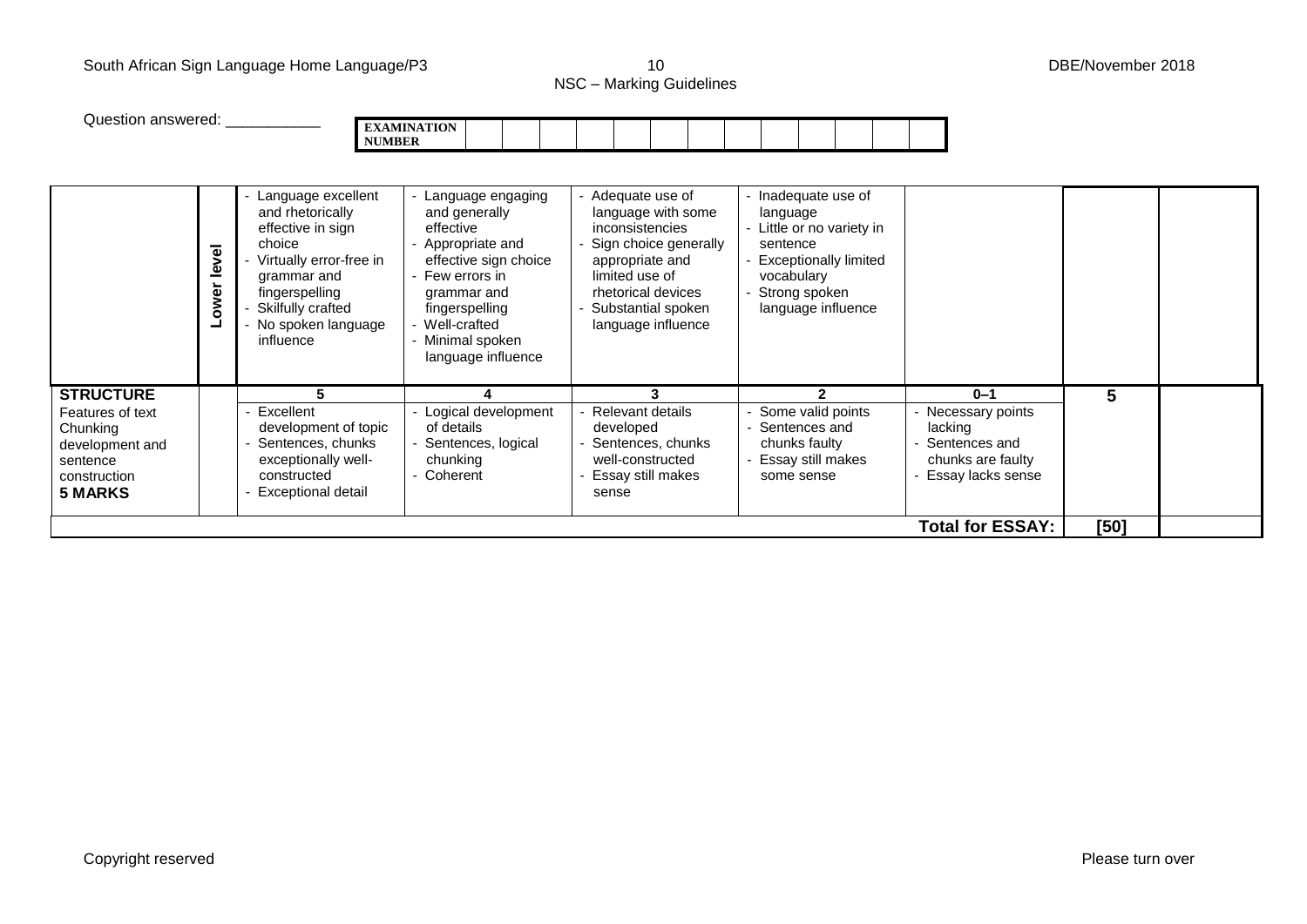NSC – Marking Guidelines

Question answered: **EXAMINATION NUMBER**

### **ASSESSMENT RUBRIC FOR TRANSACTIONAL TEXT 1 – HOME LANGUAGE [25 MARKS]**

| <b>Criteria</b>                                                                                                                                                                                           | <b>Exceptional</b>                                                                                                                                                                                                                                                                                              | <b>Skilful</b>                                                                                                                                                                                                                                                                          | <b>Moderate</b>                                                                                                                                                                                                                                                                                    | <b>Elementary</b>                                                                                                                                                                                                                                                              | Inadequate                                                                                                                                                                                                                                                                                               | <b>Maximum</b><br><b>Mark</b> | <b>Candidate</b><br><b>Mark</b> |
|-----------------------------------------------------------------------------------------------------------------------------------------------------------------------------------------------------------|-----------------------------------------------------------------------------------------------------------------------------------------------------------------------------------------------------------------------------------------------------------------------------------------------------------------|-----------------------------------------------------------------------------------------------------------------------------------------------------------------------------------------------------------------------------------------------------------------------------------------|----------------------------------------------------------------------------------------------------------------------------------------------------------------------------------------------------------------------------------------------------------------------------------------------------|--------------------------------------------------------------------------------------------------------------------------------------------------------------------------------------------------------------------------------------------------------------------------------|----------------------------------------------------------------------------------------------------------------------------------------------------------------------------------------------------------------------------------------------------------------------------------------------------------|-------------------------------|---------------------------------|
| <b>CONTENT,</b><br><b>PLANNING &amp;</b><br><b>FORMAT</b><br>Response and ideas,<br>organisation of ideas<br>for planning<br>purpose, audience,<br>features/conventions<br>and context<br><b>15 MARKS</b> | $13 - 15$<br><b>Outstanding/ Striking</b><br>response beyond normal<br>expectations<br>Intelligent and mature<br>ideas<br>Extensive knowledge of<br>features of the type of<br>text<br>Signing maintains focus<br>- Coherence in content<br>and ideas<br>Highly elaborated and all<br>details support the topic | $10 - 12$<br>Very good response<br>demonstrating good<br>knowledge of features<br>of the type of text<br>Maintains focus - no<br>digressions<br>Coherent in content<br>and ideas, very well<br>elaborated and details<br>support topic<br>Appropriate format with<br>minor inaccuracies | $7 - 9$<br>Adequate response<br>demonstrating<br>knowledge of features<br>of the type of text<br>Not completely focused<br>- some digressions<br>Reasonably coherent<br>in content and ideas<br>Some details support<br>the topic<br>Generally appropriate<br>format but with some<br>inaccuracies | $4 - 6$<br>Basic response<br>demonstrating some<br>knowledge of<br>features of the type<br>of text<br>Some focus but<br>signing digresses<br>- Not always coherent<br>in content and ideas.<br>- Few details support<br>the topic<br>Has vaguely applied<br>necessary rules of | $0 - 3$<br>Response reveals no<br>knowledge of<br>features of the type<br>of text<br>Meaning is obscure<br>with major<br>digressions<br>Not coherent in<br>content and ideas<br>- Very few details<br>support the topic<br>Has not applied<br>necessary rules of                                         | 15                            |                                 |
|                                                                                                                                                                                                           | Appropriate and<br>accurate format                                                                                                                                                                                                                                                                              |                                                                                                                                                                                                                                                                                         |                                                                                                                                                                                                                                                                                                    | format<br>Some critical<br>oversights                                                                                                                                                                                                                                          | format                                                                                                                                                                                                                                                                                                   |                               |                                 |
| <b>LANGUAGE, STYLE</b><br>& EDITING<br>Register, discourse,<br>style, purpose/effect,<br>audience and context<br>Language use and<br>conventions<br>Sign choices and<br>fingerspelling<br><b>10 MARKS</b> | $9 - 10$<br>Register and discourse<br>highly appropriate to<br>purpose, audience and<br>context<br>Grammatically accurate<br>and well-constructed<br>Exceptional sign<br>vocabulary<br>- Virtually error-free<br>- No spoken language<br>influence<br><b>Exceptionally fluent in</b><br>signing                 | $7 - 8$<br>Register and discourse<br>very appropriate to<br>purpose, audience and<br>context<br>Generally<br>grammatically accurate<br>and well-constructed<br>Good sign vocabulary<br>Mostly free of errors<br>Minimal spoken<br>language influence<br>Good fluency of signing         | $5-6$<br>Register and discourse<br>appropriate to<br>purpose, audience and<br>context<br>Some grammatical<br>errors<br>- Adequate sign<br>vocabulary<br>Errors do not impede<br>meaning<br>Moderate spoken<br>language influence<br>- Adequate fluency of<br>signing                               | $3 - 4$<br>Register and<br>discourse less<br>appropriate to<br>purpose, audience<br>and context<br>Inaccurate grammar<br>- Limited sign<br>vocabulary<br>Meaning obscured<br>Substantial spoken<br>language influence<br>- Limited fluency of<br>signing                       | $0 - 2$<br>Register and<br>discourse do not<br>correspond to<br>purpose, audience<br>and context<br>Error-ridden and<br>confused<br>Poor sign vocabulary<br>Meaning seriously<br>impaired<br>Strong spoken<br>language influence<br>Poor fluency of<br>signing<br><b>Total for TRANSACTIONAL TEXT 1:</b> | 10<br>$[25]$                  |                                 |